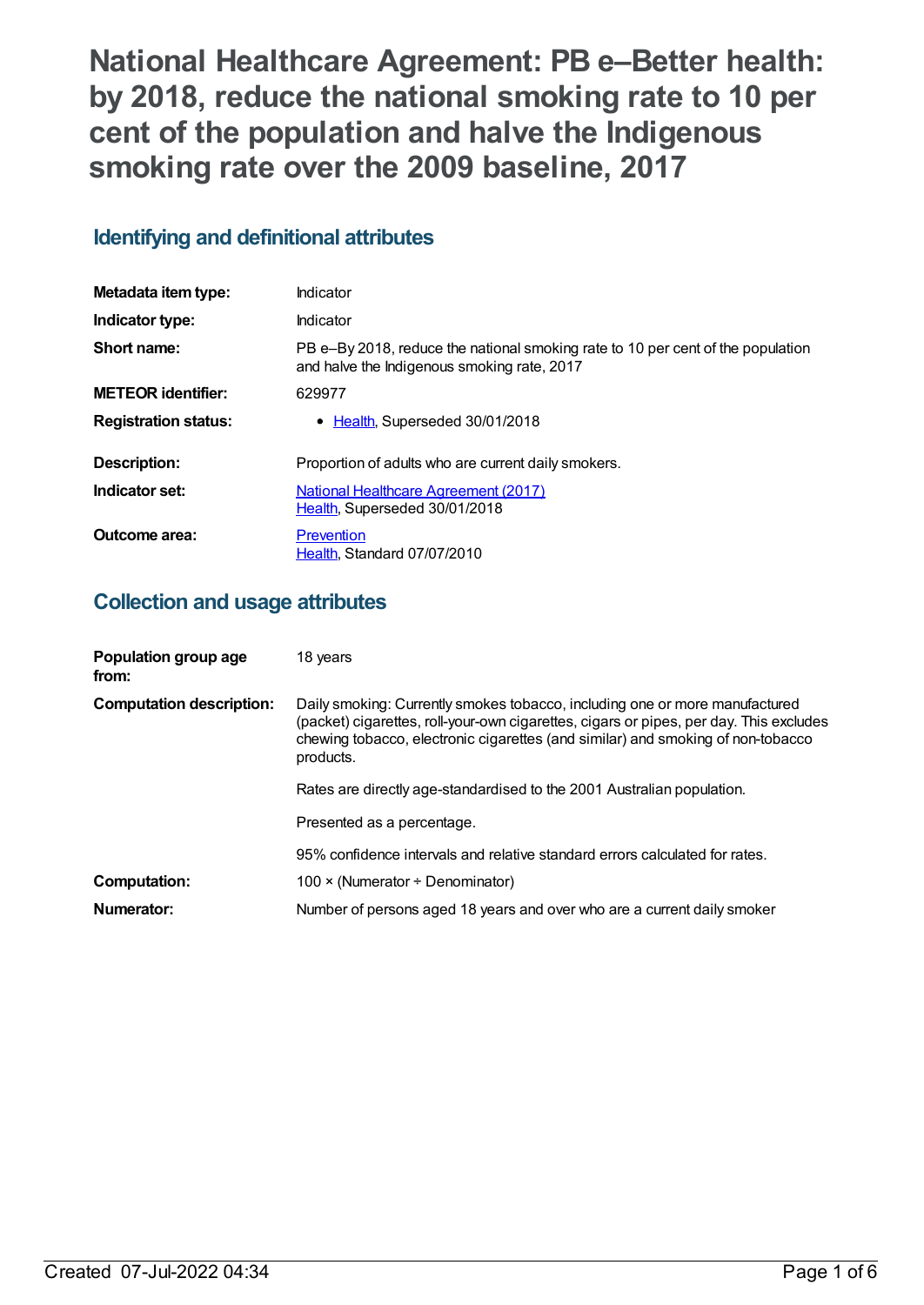## **Data Element**

Person—age

**Data Source**

ABS [2014-15](https://meteor.aihw.gov.au/content/644695) National Health Survey (NHS)

**Guide for use**

Data source type: Survey

## **Data Element / Data Set**

## **Data Element**

Person—tobacco smoking status

**Data Source**

ABS [2014-15](https://meteor.aihw.gov.au/content/644695) National Health Survey (NHS)

**Guide for use**

Data source type: Survey

## **Data Element / Data Set**

**Data Element**

Person—age

**Data Source**

ABS 2014-15 National [Aboriginal](https://meteor.aihw.gov.au/content/644707) and Torres Strait Islander Social Survey (NATSISS)

### **Guide for use**

Data source type: Survey

# **Data Element / Data Set**

### **Data Element**

Person—tobacco smoking status

### **Data Source**

ABS 2014-15 National [Aboriginal](https://meteor.aihw.gov.au/content/644707) and Torres Strait Islander Social Survey (NATSISS)

**Guide for use**

Data source type: Survey

**Denominator:** Population aged 18 years and over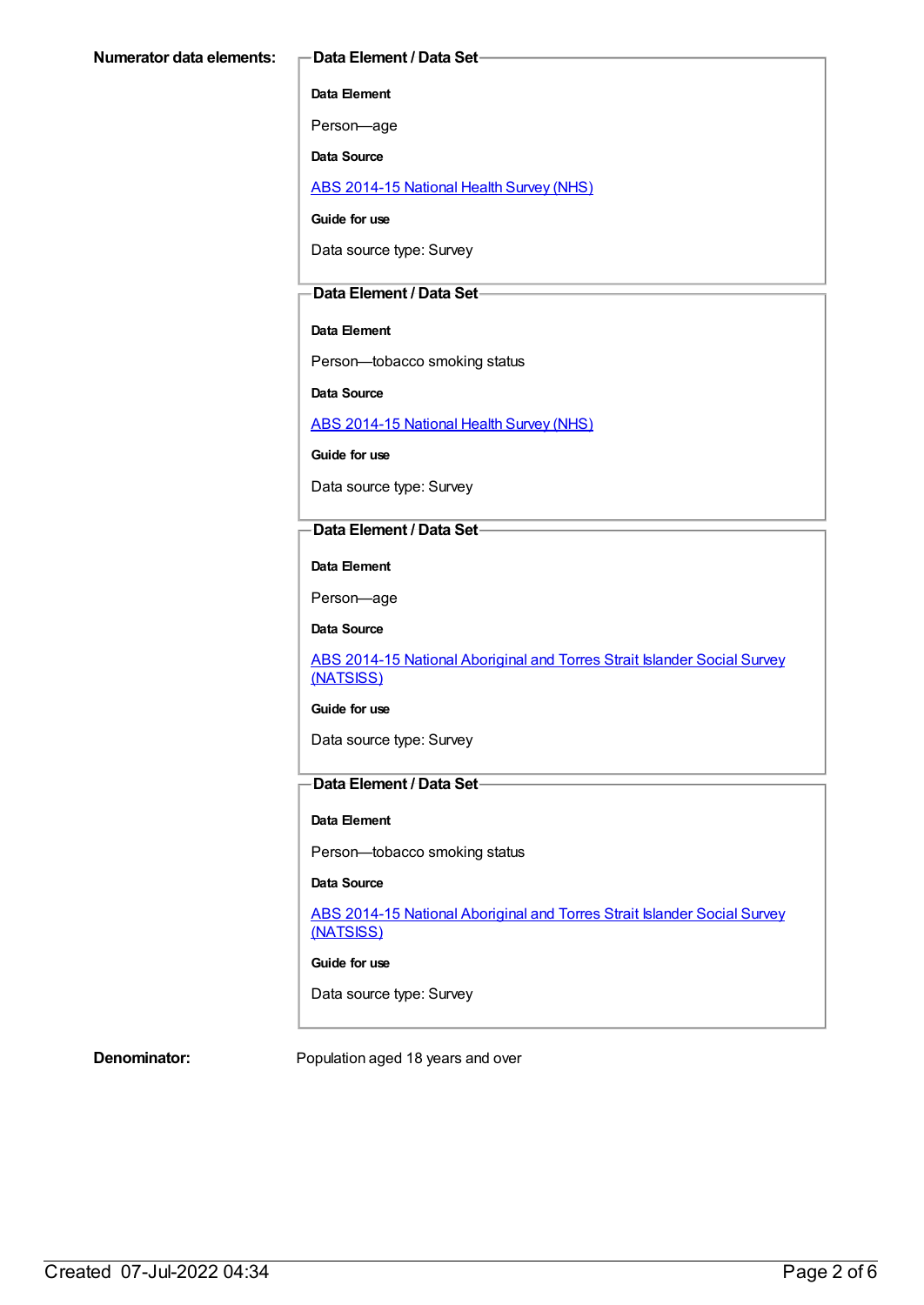| Denominator data<br>elements: | <b>Data Element / Data Set-</b>                                                       |
|-------------------------------|---------------------------------------------------------------------------------------|
|                               | Data Element                                                                          |
|                               | Person-age                                                                            |
|                               | Data Source                                                                           |
|                               | ABS 2014-15 National Health Survey (NHS)                                              |
|                               | Guide for use                                                                         |
|                               | Data source type: Survey                                                              |
|                               | Data Element / Data Set-                                                              |
|                               |                                                                                       |
|                               | Data Element                                                                          |
|                               | Person-age                                                                            |
|                               | Data Source                                                                           |
|                               | ABS 2014-15 National Aboriginal and Torres Strait Islander Social Survey<br>(NATSISS) |
|                               | Guide for use                                                                         |
|                               | Data source type: Survey                                                              |
| Disaggregation:               | 2014-15-State and territory, by Indigenous status.                                    |
|                               | Some disaggregation may result in numbers too small for publication.                  |

Created 07-Jul-2022 04:34 Page 3 of 6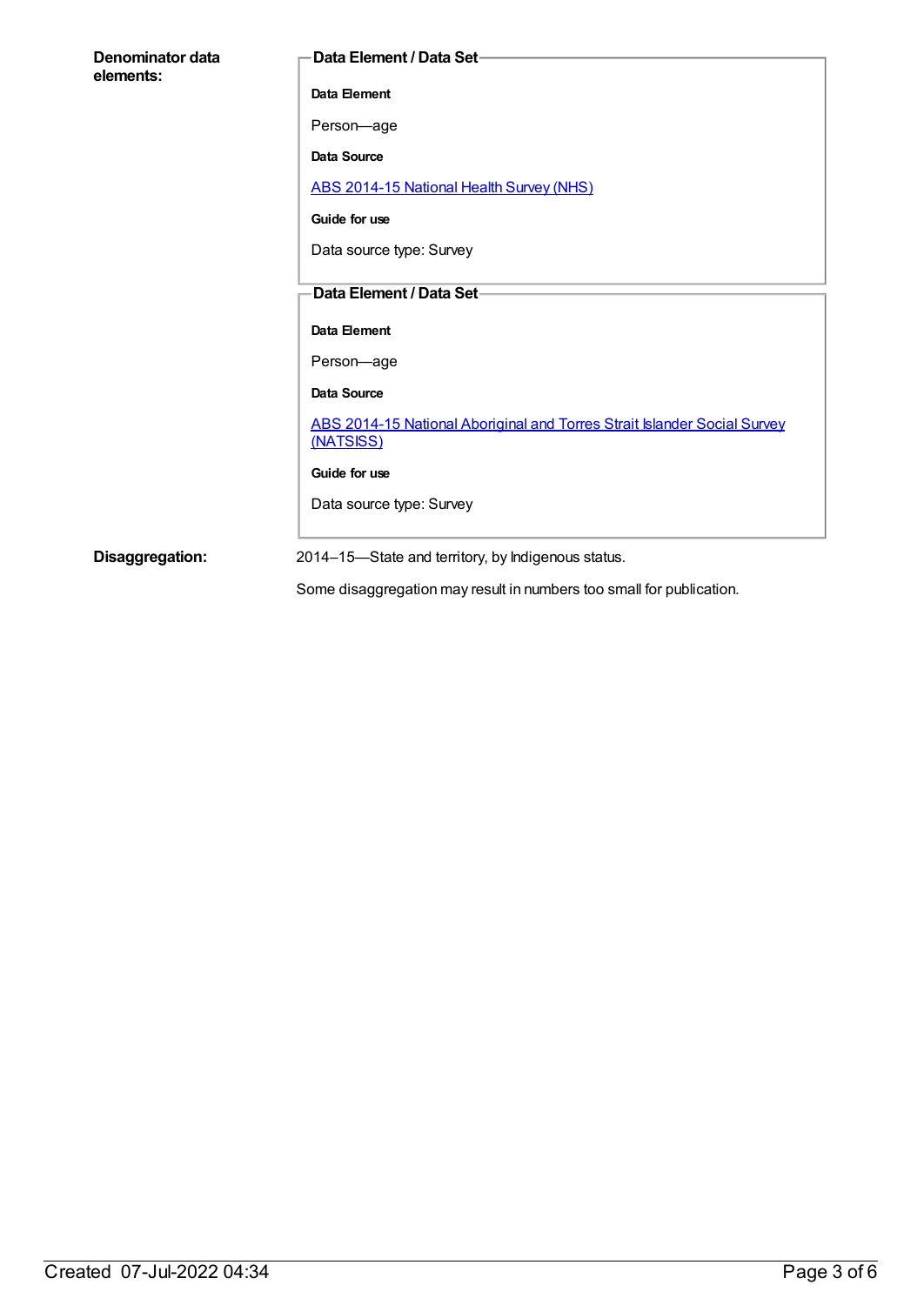| <b>Disaggregation data</b><br>elements: | Data Element / Data Set-                                                                                                                                                                                                                                                                                      |  |
|-----------------------------------------|---------------------------------------------------------------------------------------------------------------------------------------------------------------------------------------------------------------------------------------------------------------------------------------------------------------|--|
|                                         | Data Element                                                                                                                                                                                                                                                                                                  |  |
|                                         | Person-area of usual residence                                                                                                                                                                                                                                                                                |  |
|                                         | Data Source                                                                                                                                                                                                                                                                                                   |  |
|                                         | <b>ABS 2014-15 National Health Survey (NHS)</b>                                                                                                                                                                                                                                                               |  |
|                                         | Guide for use                                                                                                                                                                                                                                                                                                 |  |
|                                         | Data source type: Survey<br>Used for disaggregation by state/territory                                                                                                                                                                                                                                        |  |
|                                         | Data Element / Data Set-                                                                                                                                                                                                                                                                                      |  |
|                                         | Data Element                                                                                                                                                                                                                                                                                                  |  |
|                                         | Person-Indigenous status                                                                                                                                                                                                                                                                                      |  |
|                                         | <b>Data Source</b>                                                                                                                                                                                                                                                                                            |  |
|                                         | <b>ABS 2014-15 National Health Survey (NHS)</b>                                                                                                                                                                                                                                                               |  |
|                                         | Guide for use                                                                                                                                                                                                                                                                                                 |  |
|                                         | Data source type: Survey                                                                                                                                                                                                                                                                                      |  |
|                                         | Data Element / Data Set-                                                                                                                                                                                                                                                                                      |  |
|                                         | Data Element                                                                                                                                                                                                                                                                                                  |  |
|                                         | Person—area of usual residence                                                                                                                                                                                                                                                                                |  |
|                                         | Data Source                                                                                                                                                                                                                                                                                                   |  |
|                                         | ABS 2014-15 National Aboriginal and Torres Strait Islander Social Survey<br>(NATSISS)                                                                                                                                                                                                                         |  |
|                                         | Guide for use                                                                                                                                                                                                                                                                                                 |  |
|                                         | Data source type: Survey<br>Used for disaggregation by state/territory                                                                                                                                                                                                                                        |  |
| <b>Comments:</b>                        | Most recent data available for 2017 National Healthcare Agreement performance<br>reporting: 2014-15 (total population, non-Indigenous: NHS); 2014-15 (Indigenous<br>only: NATSISS).                                                                                                                           |  |
|                                         | Baseline: 2007-08 (total population); 2008 (Indigenous status).                                                                                                                                                                                                                                               |  |
|                                         | National Aboriginal and Torres Strait Islander Social Survey (NATSISS) or National<br>Aboriginal and Torres Strait Islander Health Survey (NATSIHS)/Australian<br>Aboriginal and Torres Strait Islander Health Survey (AATSIHS) data may be used<br>for analysis, dependent upon which survey is most recent. |  |
| <b>Representational attributes</b>      |                                                                                                                                                                                                                                                                                                               |  |
|                                         |                                                                                                                                                                                                                                                                                                               |  |

| <b>Indicator conceptual framework</b> |            |  |
|---------------------------------------|------------|--|
| Format:                               | N[N.NN]    |  |
| Unit of measure:                      | Person     |  |
| Data type:                            | Real       |  |
| <b>Representation class:</b>          | Percentage |  |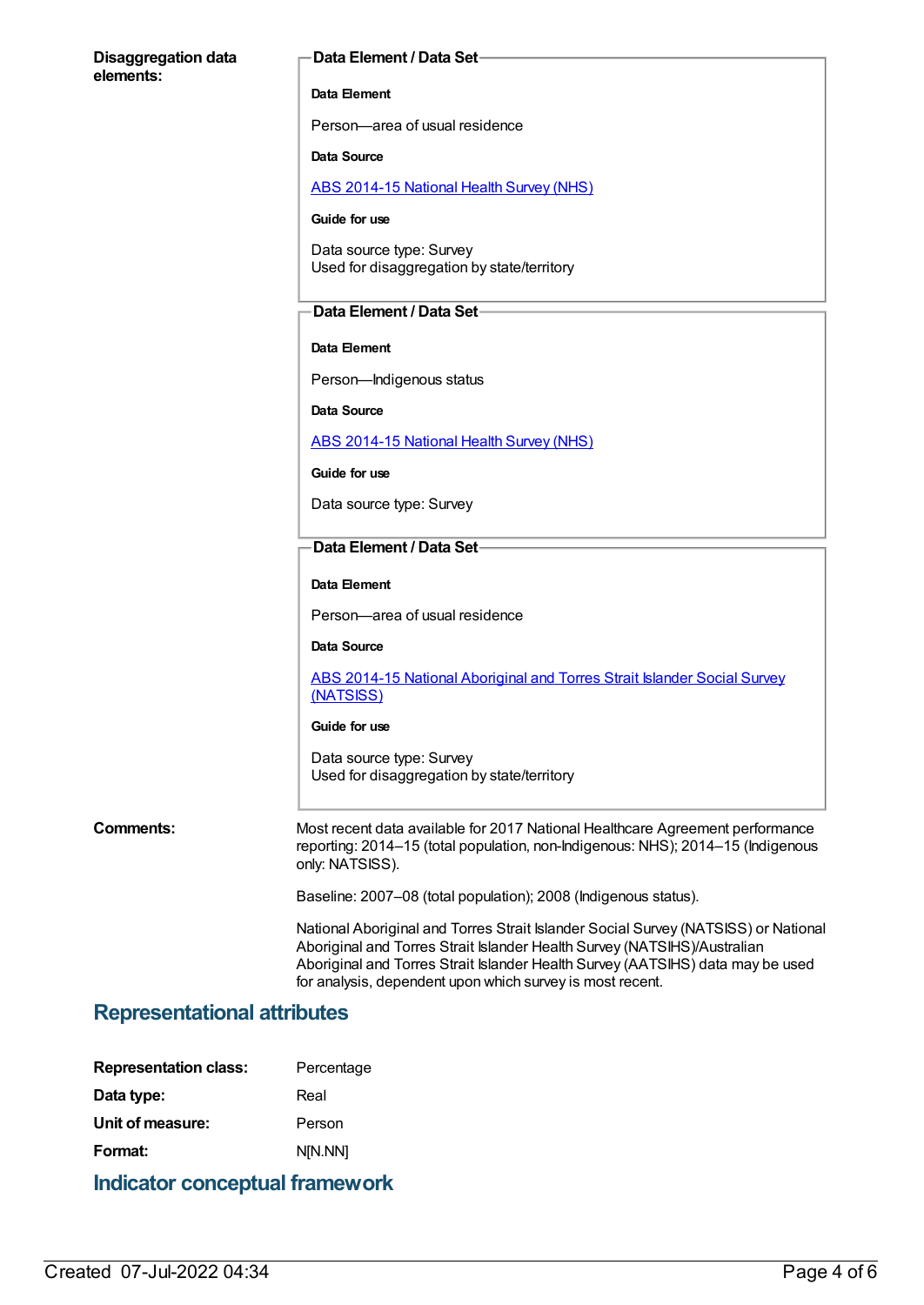**Health [behaviours](https://meteor.aihw.gov.au/content/392579)** 

# **Data source attributes**

| Data sources:                    | Data Source                                                                           |
|----------------------------------|---------------------------------------------------------------------------------------|
|                                  | <b>ABS 2014-15 National Health Survey (NHS)</b>                                       |
|                                  | Frequency                                                                             |
|                                  | Every 3 years                                                                         |
|                                  | Data custodian                                                                        |
|                                  | <b>Australian Bureau of Statistics</b>                                                |
|                                  | Data Source                                                                           |
|                                  | ABS 2014-15 National Aboriginal and Torres Strait Islander Social Survey<br>(NATSISS) |
|                                  | Frequency                                                                             |
|                                  | Every 6 years                                                                         |
|                                  | Data custodian                                                                        |
|                                  | <b>Australian Bureau of Statistics</b>                                                |
| <b>Accountability attributes</b> |                                                                                       |

# **Reporting requirements:** National Healthcare Agreement **Organisation responsible for providing data:** Australian Bureau of Statistics **Benchmark:** National Healthcare Agreement Performance Benchmark By 2018, reduce the national smoking rate to 10 per cent of the population and halve the Indigenous smoking rate, over the 2009 baseline. Refer: [http://www.federalfinancialrelations.gov.au/content/npa/healthcare/national](http://www.federalfinancialrelations.gov.au/content/npa/healthcare/national-agreement.pdf)agreement.pdf

**Further data development /** Specification: Final, the measure meets the intention of the indicator. **collection required:**

# **Source and reference attributes**

# **Relational attributes**